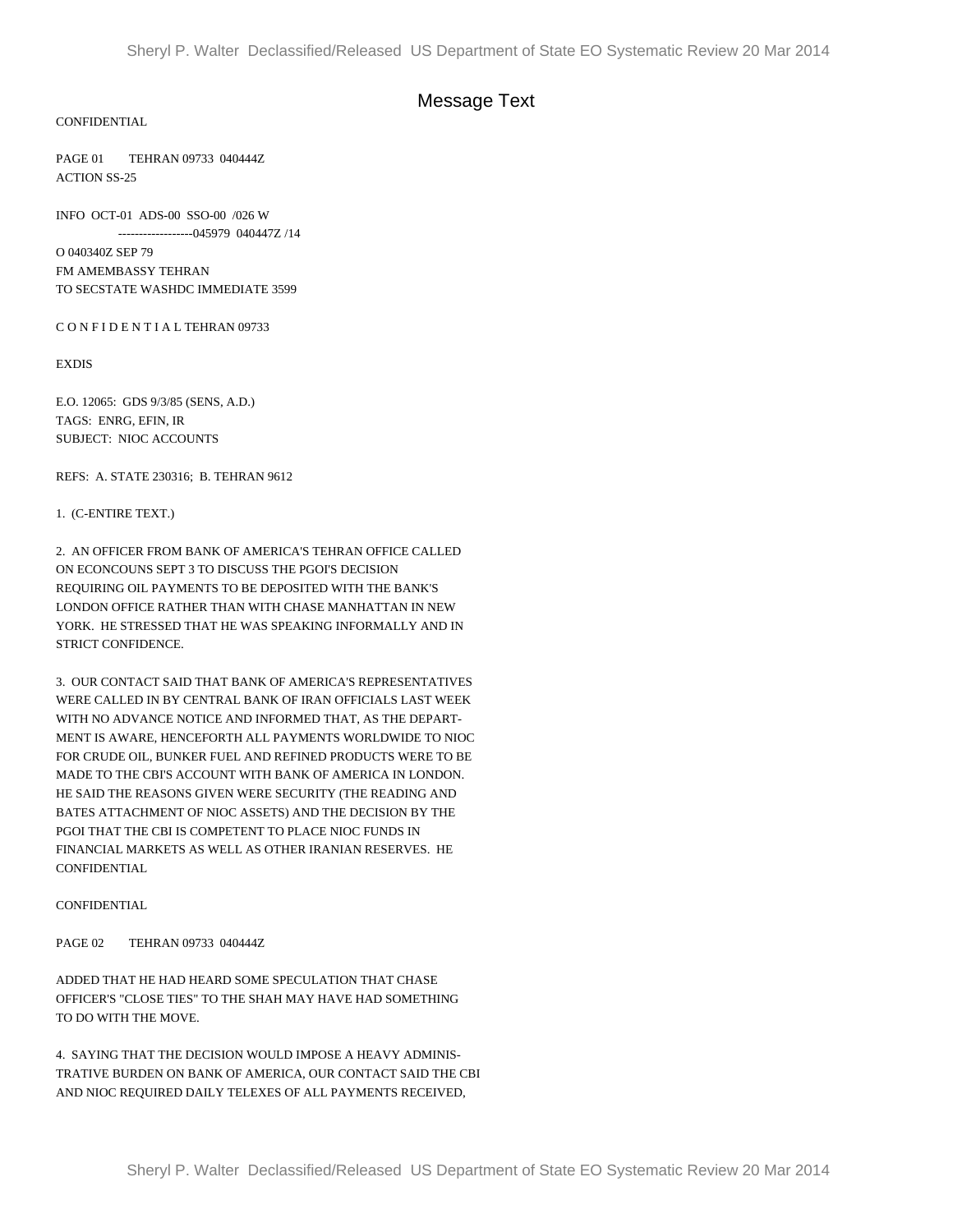ALL DUE BUT NOT RECEIVED, ALL ONE DAY OVERDUE, AND BANK OF AMERICA FOLLOW-UP ACTION IN THE LATTER CASE. HE SAID THE BANK OF AMERICA HAD OFFERED -- AND IT HAS APPARENTLY BEEN ACCEPTED -- THAT A BANK EMPLOYEE BE SENT OUT TO CBI FOR A MONTH OR TWO AS LIAISON AND TRAINING OFFICER.

5. WE ASKED ABOUT THE AVERAGE DAILY BALANCES THAT NIOC EARNINGS WOULD PROBABLY PROVIDE THE BANK. OUR CONTACT (VERY NERVOUSLY) SAID WE ALL TALK ABOUT DOLS 60 MILLION A DAY; IT IS TOO SOON TO KNOW WHAT THE DAILY BALANCE WILL BE, BUT THE "AMOUNT WE ARE ORDERED TO COLLECT BETWEEN AUGUST 27 AND SEPTEMBER 21, A PERIOD OF JUST OVER THREE WEEKS, IS BETWEEN DOLS 2.5 AND 3.0 BILLION." WE EXPRESSED SURPRISE AT THIS FIGURE AND HE REPLIED IT IS "STAGGERING."

6. WE ASKED IF PGOI FUNDS WERE LIKELY TO BE PLACED ANY DIFFERENTLY IN THE FUTURE. OUR CONTACT SAID HE STRONLGY DOUBTED IT, THAT THE CBI WOULD CERTAINLY CONTINUE ITS CURRENT PRACTICES, ONLY EXPANDING THEM TO INCLUDE NIOC EARNINGS. HE SAID AT MOST HE WOULD EXPECT SOME CHANGES IN THE DOLLAR INSTRUMENTS EMPLOYED. HE ADDED THAT NIOC, OF COURSE, WAS MOST UNHAPPY AT HAVING TO GO TO CBI FOR ITS FOREIGN EXCHANGE.

7. COMMENT: OUR CONTACT DID NOT KNOW WHO HAD MADE THE DECISION TO SWITCH THE ACCOUNT TO BANK OF AMERICA OR **CONFIDENTIAL** 

CONFIDENTIAL

PAGE 03 TEHRAN 09733 040444Z

PASS CONTROL OVER NIOC FUNDS TO THE CBI. HE DID AGREE THAT THE DECISION COULD NOT POSSIBLY HAVE BEEN MADE AT A LEVEL BELOW THE REVOLUTIONARY COUNCIL. HE -- AND WE -- BELIEVE THIS SUGGESTS THAT THE SENIOR DELEGATION FROM CHASE REPORTEDLY DUE HERE SOON (WE HAVE NOT BEEN ABLE TO CONFIRM THIS WITH CHASE'S LOCAL REPRESENTATIVE) WILL NOT SUCCEED IN RE-ESTABLISHING CHASE AS IRAN'S OIL REVENUE COLLECTOR. TOMSETH

CONFIDENTIAL

NNN